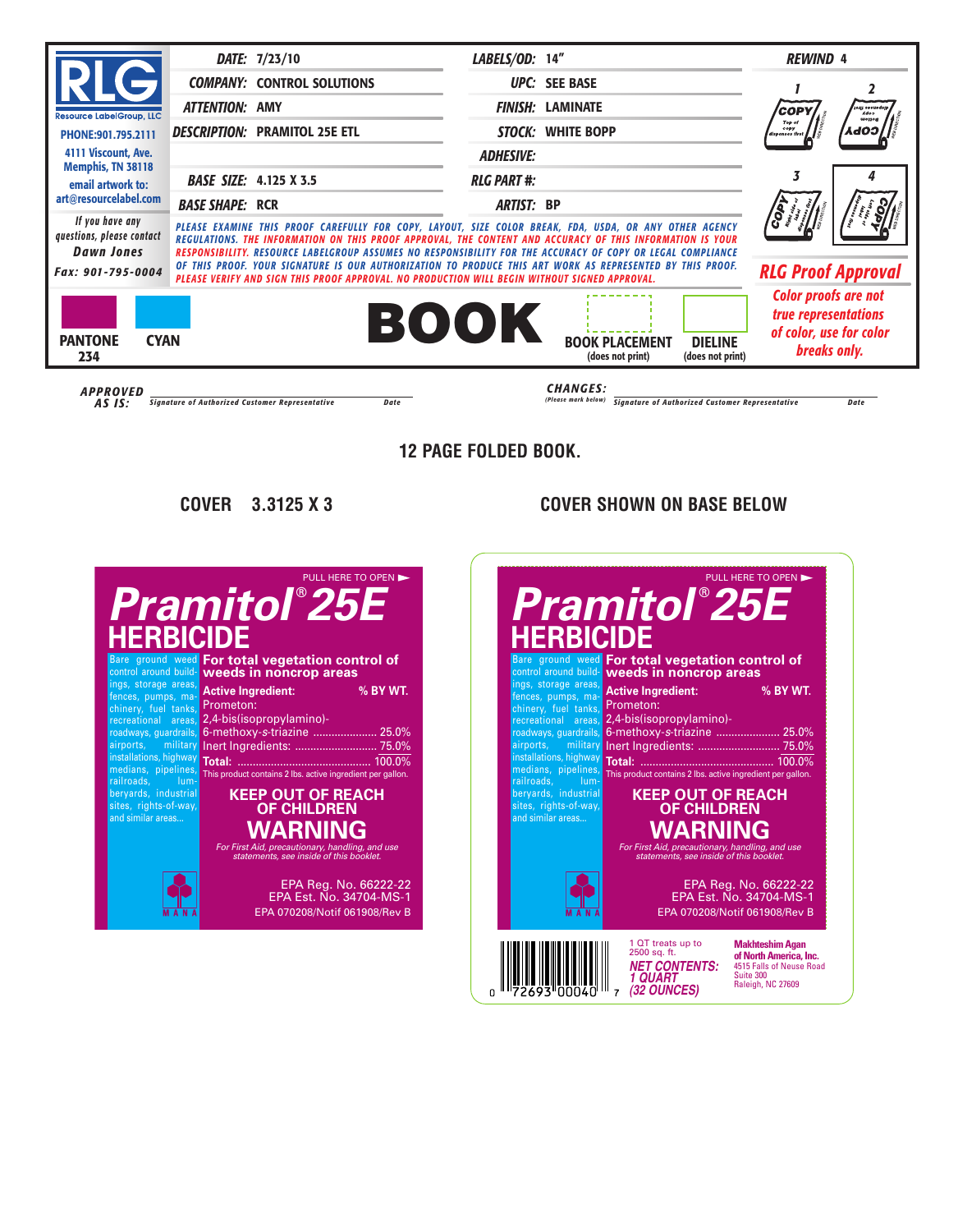## **KEEP OUT OF REACH OF CHILDREN WARNING**

### **FIRST AID**

**IF SWALLOWED:** Call a poison control center or doctor immediately for treatment advice. Have person sip a glass of water if able to swallow. Do not induce vomiting unless told to do so by a poison control center or doctor. Do not give anything by mouth to an unconscious person.

**IF IN EYES:** Hold eye open and rinse slowly and gently with water for 15-20 minutes. Remove contact lenses, if present, after the first 5 minutes; then continue rinsing eye. Call a poison control center or doctor for treatment advice.

**IF ON SKIN OR CLOTHING:** Take off contaminated clothing. Rinse skin immediately with plenty of water for 15-20 minutes. Call a poison control center or doctor for treatment advice.

**IF INHALED:** Move person to fresh air. If person is not breathing, call 911 or an ambulance; then give artificial respiration, preferably mouth-to-mouth if possible. Call a poison control center or doctor for further treatment advice.

**Have the product container or label with you when calling a poison control center or doctor or going for treatment. For medical emergencies involving this product, call Prosar at 1-877-250-9291.**

**NOTE TO PHYSICIAN:** Contains petroleum distillate; vomiting may cause aspiration pneumonia. Probable mucosal damage may contraindicate the use of gastric lavage. Treat for circulatory shock, respiratory depression, and convulsions, if needed.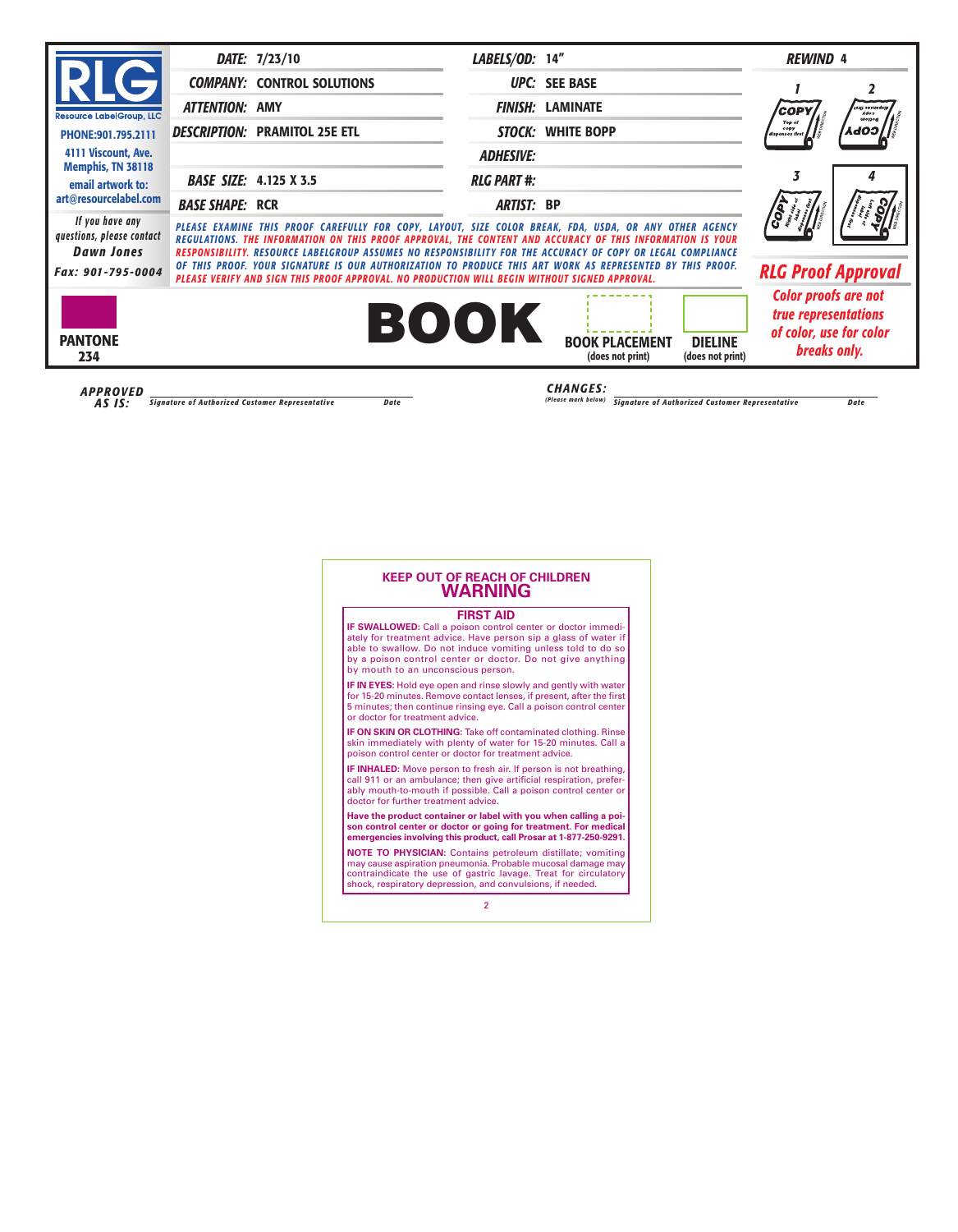### **Precautionary Statements Hazards to Humans and Domestic Animals WARNING**

Causes substantial but temporary eye injury. Do not get in eyes, on skin, or on clothing. Wear protective eyewear (goggles, face shield, or safety glasses). Harmful if swallowed, absorbed through skin, or inhaled. Avoid breathing vapor or spray mist.

### **PERSONAL PROTECTIVE EQUIPMENT (PPE)**

Some materials that are chemical resistant to this product are listed below. If you want more options, follow the instructions for category A on an EPA chemical resistance category selection chart.

**All mixers, loaders, applicators, and other handlers must wear:** • Long-sleeved shirt and long pants

• Socks and shoes

**In addition, mixers and loaders supporting motorized ground equipment and handlers cleaning up spills or equipment must wear:**

• Chemical-resistant gloves such as natural rubber ≥ 14 mils

**User Safety Requirements:** Follow manufacturer's instructions for cleaning/maintaining PPE. If no such instructions for washables exist, use detergent and hot water. Keep and wash PPE separately from other laundry. Discard clothing and other absorbent material that have been drenched or heavily contaminated with the product's concentrate. Do not reuse them.

### **Environmental Hazards**

This pesticide is toxic to fish and terrestrial invertebrates. Do not apply directly to water, to areas where surface water is present, or to intertidal areas below the mean high water mark. Do not contaminate water used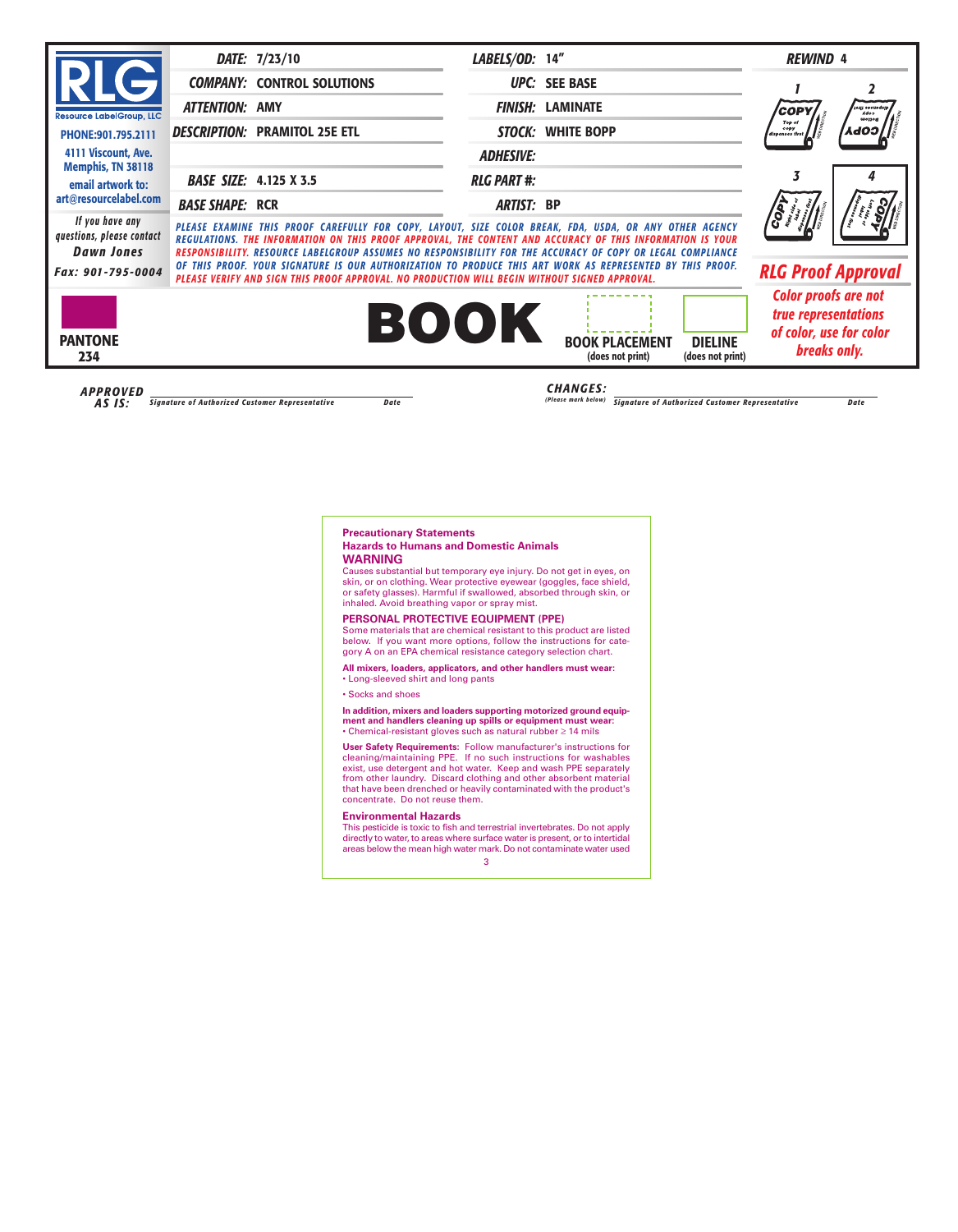for irrigation or domestic purposes. Do not contaminate water when disposing of equipment washwaters and rinsate. Apply this product only as specified on this label.

### **Physical or Chemical Hazards**

Do not use, pour, spill, or store near heat or open flame. Store at temperatures above 32°F.

# **DIRECTIONS FOR USE**

It is a violation of Federal law to use this product in a manner inconsistent with its labeling.

# **GENERAL INFORMATION**

Pramitol 25E is a nonselective herbicide that can be applied in water or oil before or after plant growth begins. Although Pramitol 25E has considerable activity through foliar contact, much of its activity is through roots; therefore, **its effectiveness is dependent on rainfall to move it into the root zone. Very dry soil conditions and lack of sufficient rainfall may result in poor weed control.**

**Important:** Use only in areas where complete control of all vegetation is desired such as industrial sites, rights-of-way, lumberyards, petroleum tank farms, around farm buildings, along fence lines, etc. When applied to the soil, this product usually inhibits plant growth for a year or more.

Following many years of continuous use of this product and chemically related products, biotypes of some of the weeds listed on this label have been reported which cannot be effectively controlled by this and related herbicides. Where this is known or suspected, we recommend the use of this product in combination with other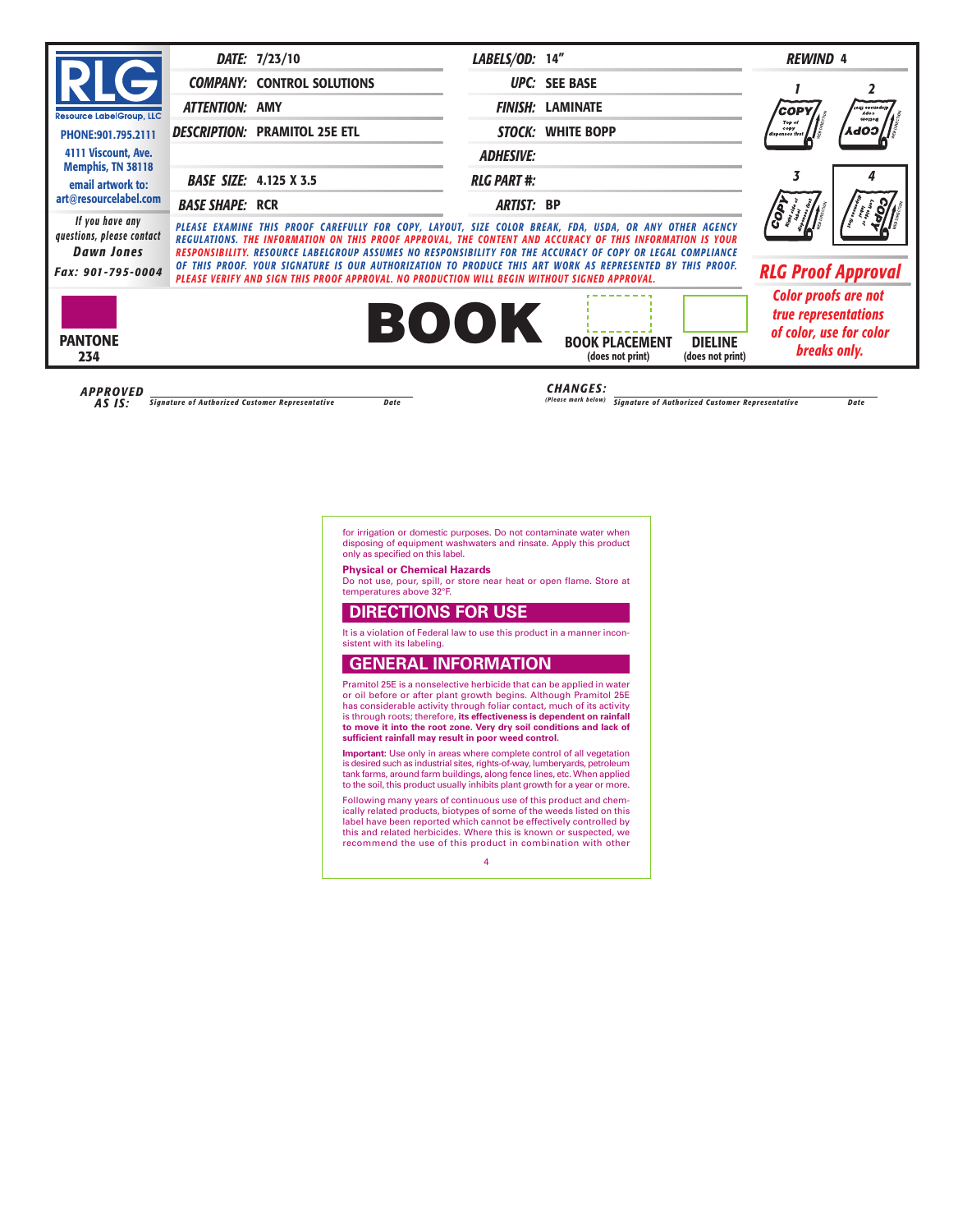registered herbicides which are not triazines. Consult with your State Agricultural Extension Service for specific recommendations.

Pramitol 25E is generally noncorrosive to equipment but may cause swelling or more rapid deterioration of hoses and fittings containing natural rubber.

### **INDUSTRIAL SITES AND NONCROP AREAS**

Pramitol 25E can be applied before or up to 3 months after weed emergence. Application rates vary from 4 - 10 gals. of Pramitol 25E per acre depending on climatic conditions, soil type, the weeds present, and the stage of growth of the weeds. In the following rate recommendations, the higher rates are intended for use on heavier soils where weed growth is heavy and where rainfall is expected to be relatively high. The higher rates should also be used where longer residual control is desired in regions with a long growing season.

Although Pramitol 25E has considerable activity through foliar contact, much of its activity is through roots; therefore, **its effectiveness is dependent on rainfall to move it into the root zone. Very dry soil conditions and lack of sufficient rainfall may result in poor weed control.**

For best results, apply Pramitol 25E before weeds emerge or when weeds are young and actively growing.

For control of annual and susceptible perennial weeds and grasses such as downy bromegrass, oatgrass, goosegrass, quackgrass, puncturevine, goldenrod, and plantain: Broadcast 4.0 - 6.125 gals. Pramitol 25E in 50 - 100 gals. of water per acre.

For control of hard-to-kill perennial weeds and grasses such as johnsongrass, bindweed, and wild carrot: Broadcast 7.5 - 10 gals. of Pramitol 25E in 50 - 100 gals. of water per acre.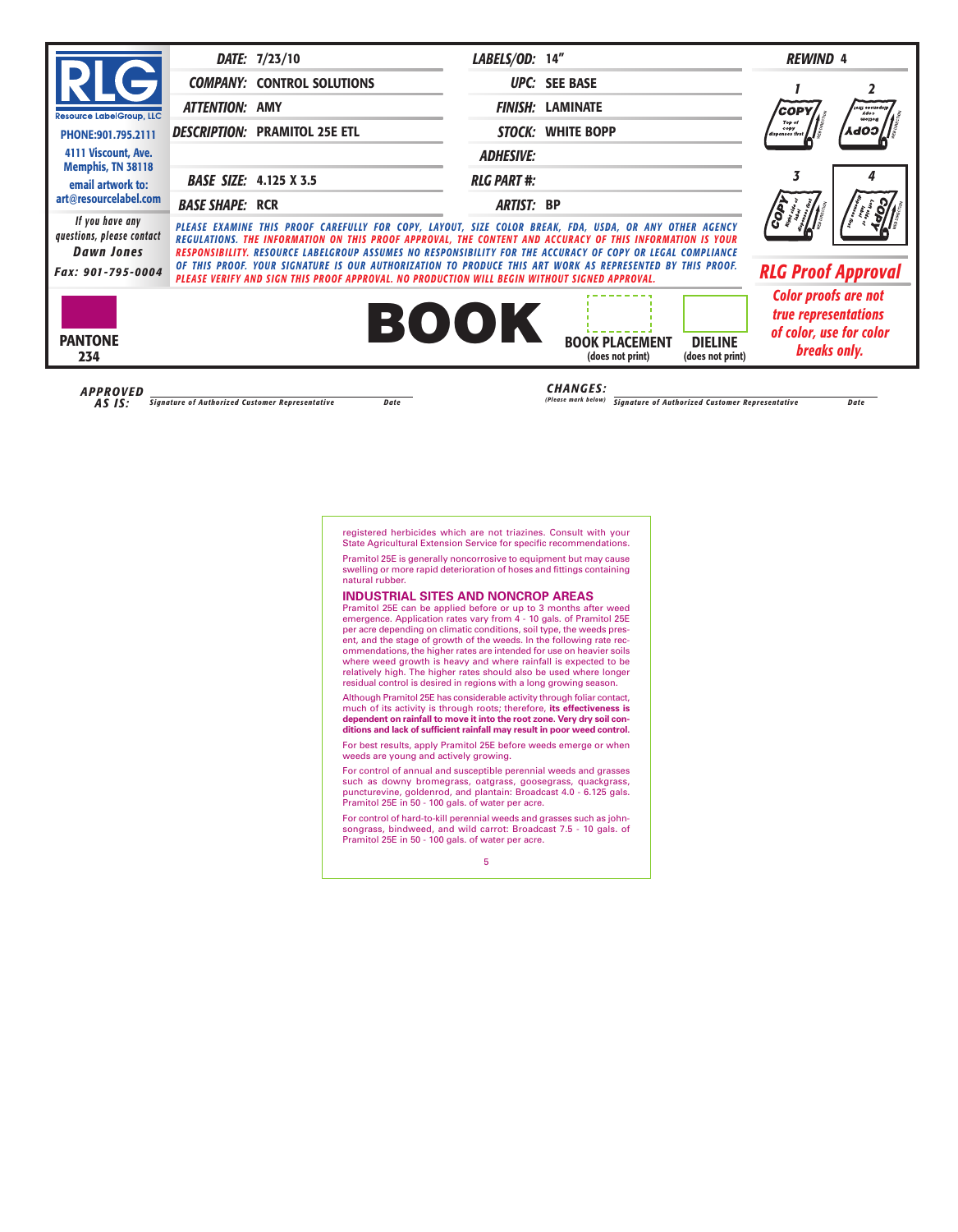For faster top-kill of existing vegetation, apply Pramitol 25E in diesel oil, fuel oil, or weed oil. Use oils at rates of 100 - 200 gals. per acre. Tall, dense vegetation such as johnsongrass will generally require 150 or more gals. of oil per acre for thorough coverage.

When applying Pramitol 25E to a small area with backpack or pumpup sprayers with capacities of 1 - 3 gals., calibrate the sprayer so that 1 gal. of water covers 500 sq. ft. Then mix 1/2 - 7/8 pt. Pramitol 25E with water to obtain a total volume of 1 gal. and apply uniformly over a 500-sq.-ft. area. For hard-to-kill perennial weeds and grasses, use the higher rate. If green foliage is present, part or all of the water can be substituted with oil to provide burndown.

PRECAUTIONS WHEN USED ON INDUSTRIAL SITES AND NON-CROP AREAS: (1) Feeder roots of desirable plants often extend far beyond the drip line of the branches. Do not apply this product or drain or flush application equipment in locations where the chemical may come into contact with root zones of desirable trees, shrubs, or plants, or injury may occur. (2) Do not use on land to be cropped. (3) Do not use for weed control in greenhouses.

### **ASPHALT PAVEMENT**

Pramitol 25E may be used to extend the useful life of asphalt pavement by preventing weeds from emerging through it. Pramitol 25E may be applied to the ground before laying asphalt or it may be mixed with cutback asphalts.

Pramitol 25E should be used only where the area to be treated has been prepared according to good construction practices. If rhizomes, tubers, or other vegetative parts are present in the site, they should be removed by scalping with a grader blade. Recompaction of the site following disking or plowing will allow good penetration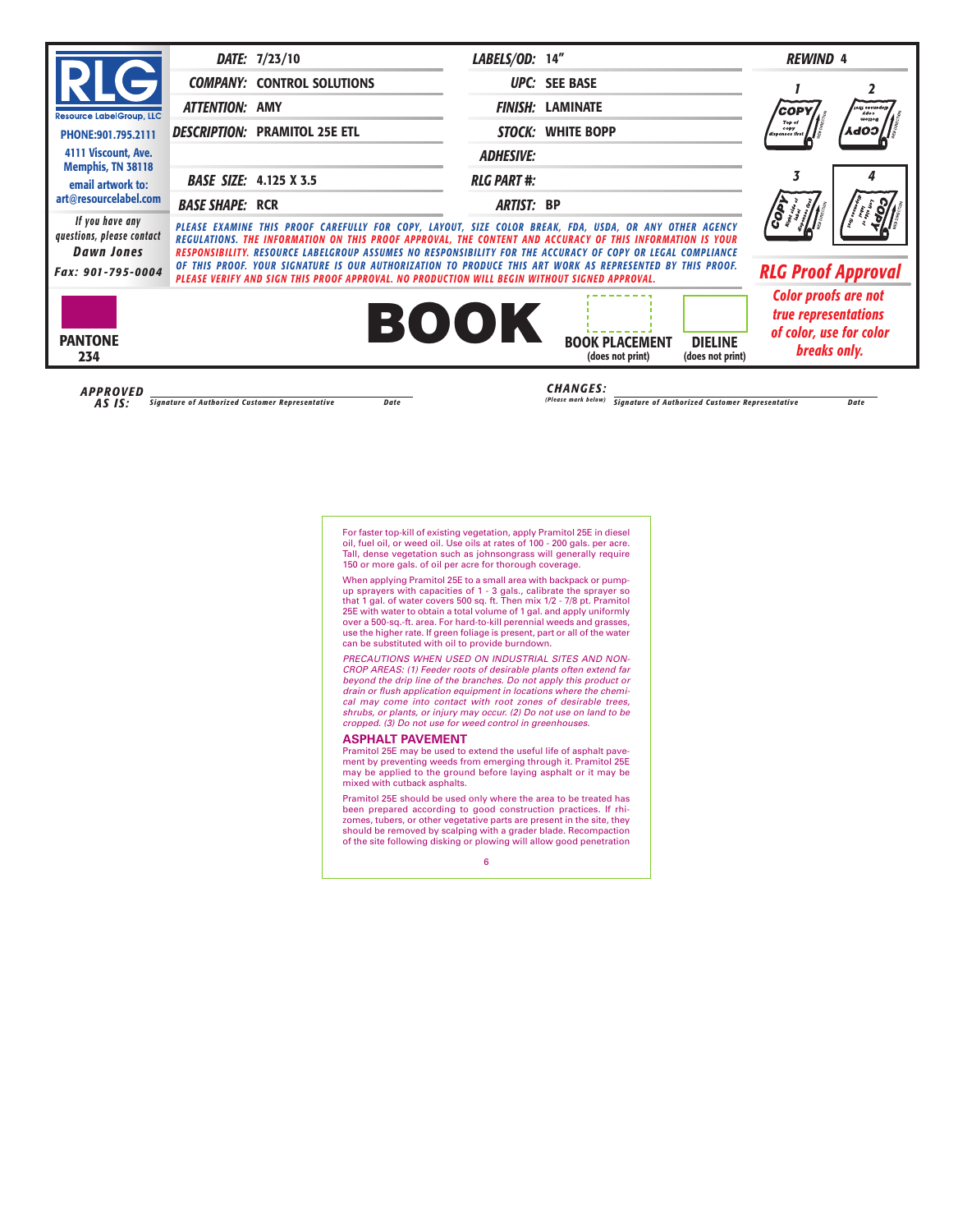of Pramitol 25E and will help to ensure proper asphalt curing and good weed control.

Pramitol 25E will not control woody vegetation such as small trees, brush, or woody vines. Roots of such species should be grubbed and removed from the site before application.

**Under Asphalt:** Pramitol 25E may be applied to the ground before laying rapid-, medium-, or slow-curing asphalt coatings such as those used on parking lots, highway shoulders and median strips, roadways, and other industrial sites. Pramitol 25E should be applied just before laying of the asphalt coating to prevent possible lateral movement of the herbicide by rainfall or other mechanical means. Sprayers should be equipped to provide continuous agitation of the spray mixture during application to ensure application of a uniform spray emulsion.

Apply Pramitol 25E uniformly at the rate of 7.8 gals. per acre (23.0 fl. oz. per 1000 sq. ft.) in a minimum of 100 gals. of water. Use the lower rate to control annual and susceptible perennial weeds and grasses such as downy bromegrass, oatgrass, goosegrass, quackgrass, puncturevine, goldenrod, and plantain. Use the higher rate to control hard-to-kill perennial weeds and grasses such as johnsongrass, bindweed, and wild carrot.

Do not use Pramitol 25E under asphalt coatings less than 2 inches thick.

**Mixed with Cutback Asphalt:** Pramitol 25E may be mixed with standard and special cutback asphalts (such as RC, MC, and SC) for weed control in areas being stabilized such as highway shoulders, highway median strips, under highway fences and guard rails, along airport runways and lights, soil and small stone aggregates on shoulders, and cracked asphalt surfaces being resurfaced.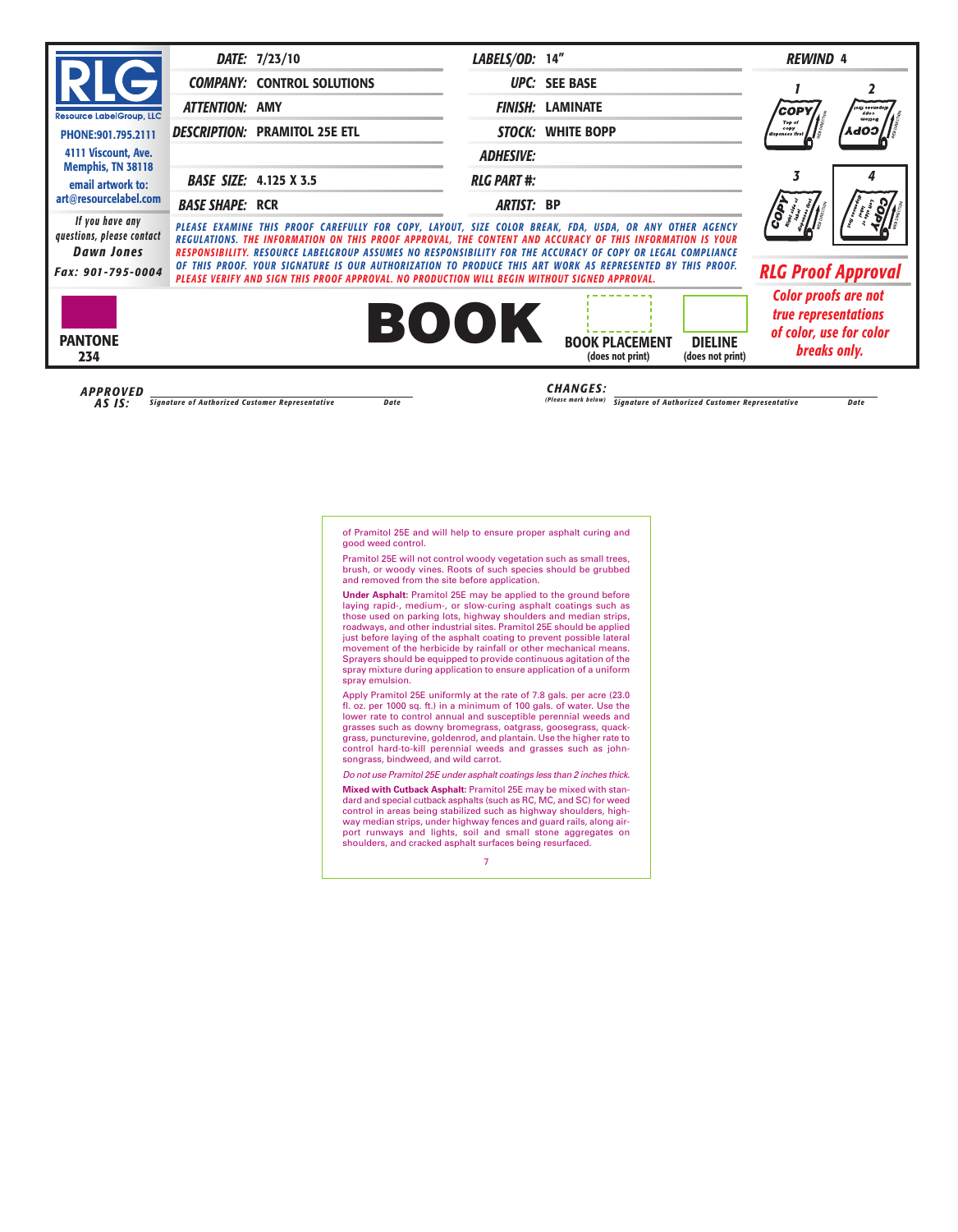Pramitol 25E should be simultaneously mixed with the cutback asphalt as it is being pumped into the applicator or transport truck to assure a homogeneous mix. Temperatures in the applicator or transport truck should not exceed 170°F.

Pramitol 25E should be used at the rate of 23 fl. oz. per 1000 sq. ft. (equivalent to 7.8 gals. per acre of Pramitol 25E). Use the lower rate on ordinary weed and grass complexes such as dallisgrass, King Ranch bluestem, knotroot bristlegrass, and the higher rate where johnsongrass, bermudagrass, or other deep-rooted perennials are present.

In arid areas where deep-rooted perennials are a problem, best results can be obtained by making the application from midsummer through late fall or prior to the rainy season.

PRECAUTIONS WHEN USED UNDER ASPHALT OR MIXED WITH CUTBACK ASPHALT: (1) Do not apply cutback asphalt mixtures containing Pramitol 25E to soil saturated with water. The condition of the soil should be favorable for penetration, or proper asphalt curing may be affected. (2) Do not apply Pramitol 25E with asphalt emulsions such as SS. (3) Feeder roots of desirable plants often extend far beyond the drip line of the branches. Do not apply this product or drain or flush application equipment in locations where the chemical may come into contact with root zones of desirable trees, shrubs, or plants, or injury may occur. (4) Do not use on land to be cropped. (5) Do not use for weed control in greenhouses.

## **STORAGE AND DISPOSAL**

Do not contaminate water, food, or feed by storage or disposal. **PESTICIDE STORAGE:** Store at temperatures above 32°F.

(continued)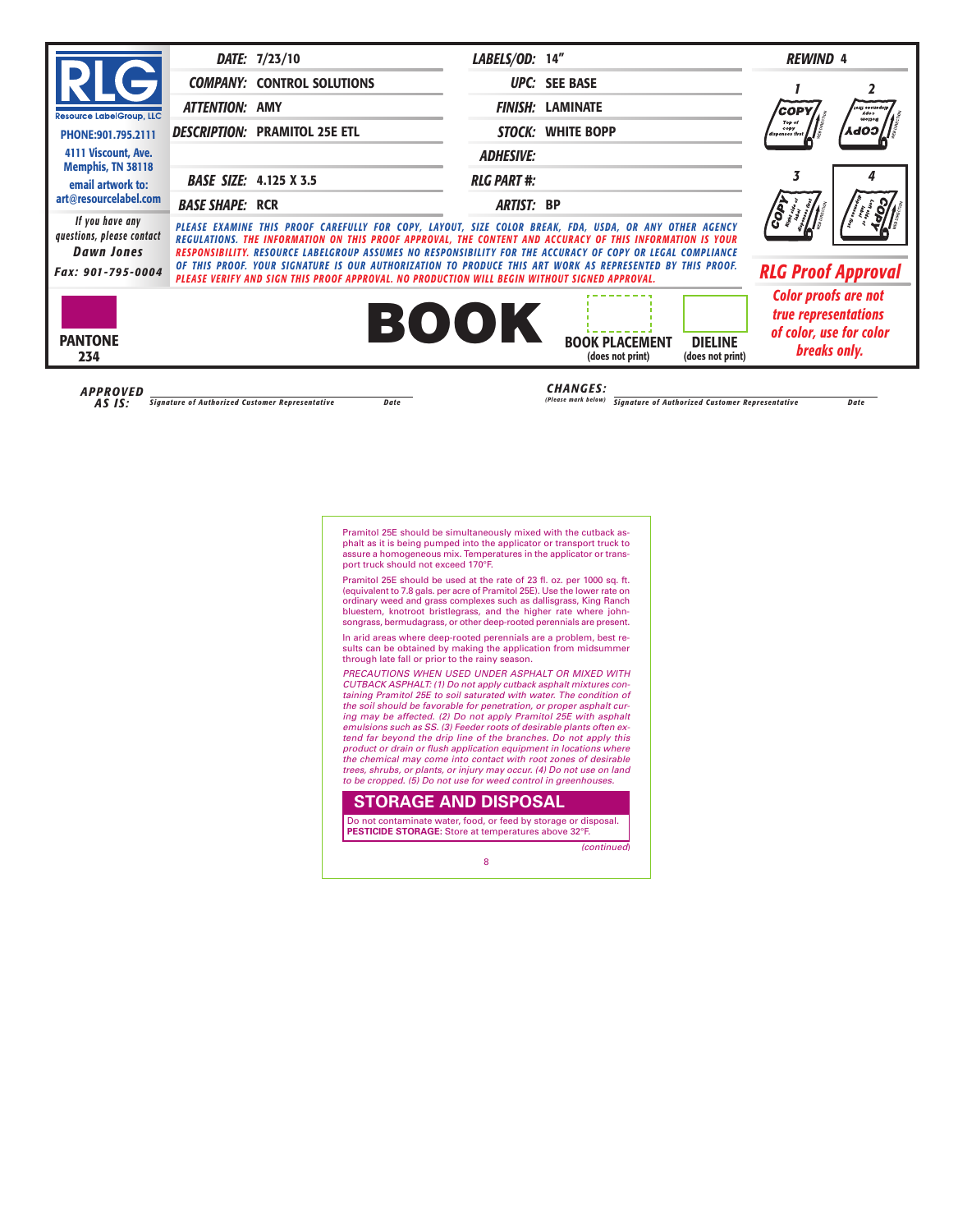## **STORAGE AND DISPOSAL** (continued)

**PESTICIDE DISPOSAL:** Wastes resulting from use of this product may be disposed of on site or at an approved waste disposal facility. **CONTAINER DISPOSAL:**

**Nonrefillable Container (five gallons or less):** Nonrefillable container. Do not reuse or refill this container. Offer for recycling, if available. Clean container promptly after emptying. Triple rinse as follows: Empty the remaining contents into application equipment or a mix tank and drain for 10 seconds after the flow begins to drip. Fill the container ¼ full with water and recap. Shake for 10 seconds. Pour rinsate into application equipment or a mix tank or store rinsate for later use or disposal. Drain for 10 seconds after the flow begins to drip. Repeat this procedure two more times.

**Nonrefillable Container (greater than five gallons):** Nonrefillable container. Do not reuse or refill this container. Offer for recycling, if available. Clean container promptly after emptying. Triple rinse as follows: Empty the remaining contents into application equipment or a mix tank. Fill the container ¼ full with water. Replace and tighten closures. Tip container on its side and roll it back and forth, ensuring at least one complete revolution, for 30 seconds. Stand the container on its end and tip it back and forth several times. Turn the container over onto its other end and tip it back and forth several times. Empty the rinsate into application equipment or a mix tank or store rinsate for later use or disposal. Repeat this procedure two more times.

**Refillable Container:** Refillable container. Refill this container with prometon only. Do not reuse this container for any other purpose. Cleaning the container before final disposal is the responsibility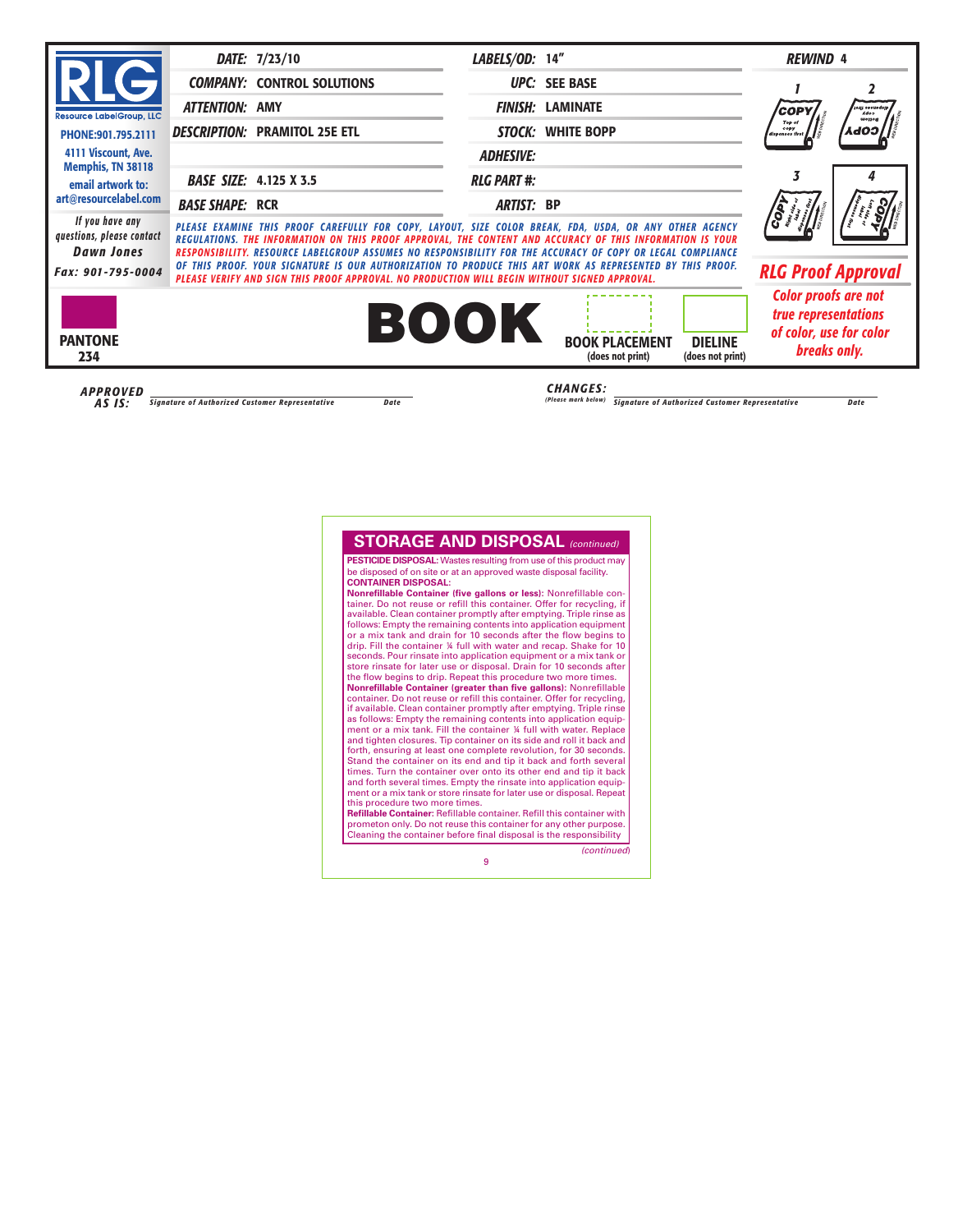# **STORAGE AND DISPOSAL** (continued)

of the person disposing of the container. Cleaning before refilling is the responsibility of the refiller. To clean the container before final disposal, empty the remaining contents from this container into application equipment or mix tank. Fill the container about 10 percent full with water. Agitate vigorously or recirculate water with the pump for 2 minutes. Pour or pump rinsate into application equipment or rinsate collection system. Repeat this rinsing procedure two more times.

## **LIMITATION OF WARRANTY AND LIABILITY**

Read the entire directions for use, conditions of warranties and limitations of liability before using this product. If terms are not acceptable, return the unopened product container at once.

By using this product, user or buyer accepts the following **CONDITIONS, DISCLAIMER OF WARRANTIES** and **LIMITATIONS OF LIABILITY.**

**CONDITIONS:** The directions for use of this product are believed to be adequate and must be followed carefully. However, it is impossible to eliminate all risks associated with the use of this product. Crop injury, ineffectiveness or other unintended consequences may result because of such factors as weather conditions, presence of other materials, or the manner of use or application, all of which are beyond the control of Makhteshim Agan of North America, Inc. All such risks shall be assumed by the user or buyer.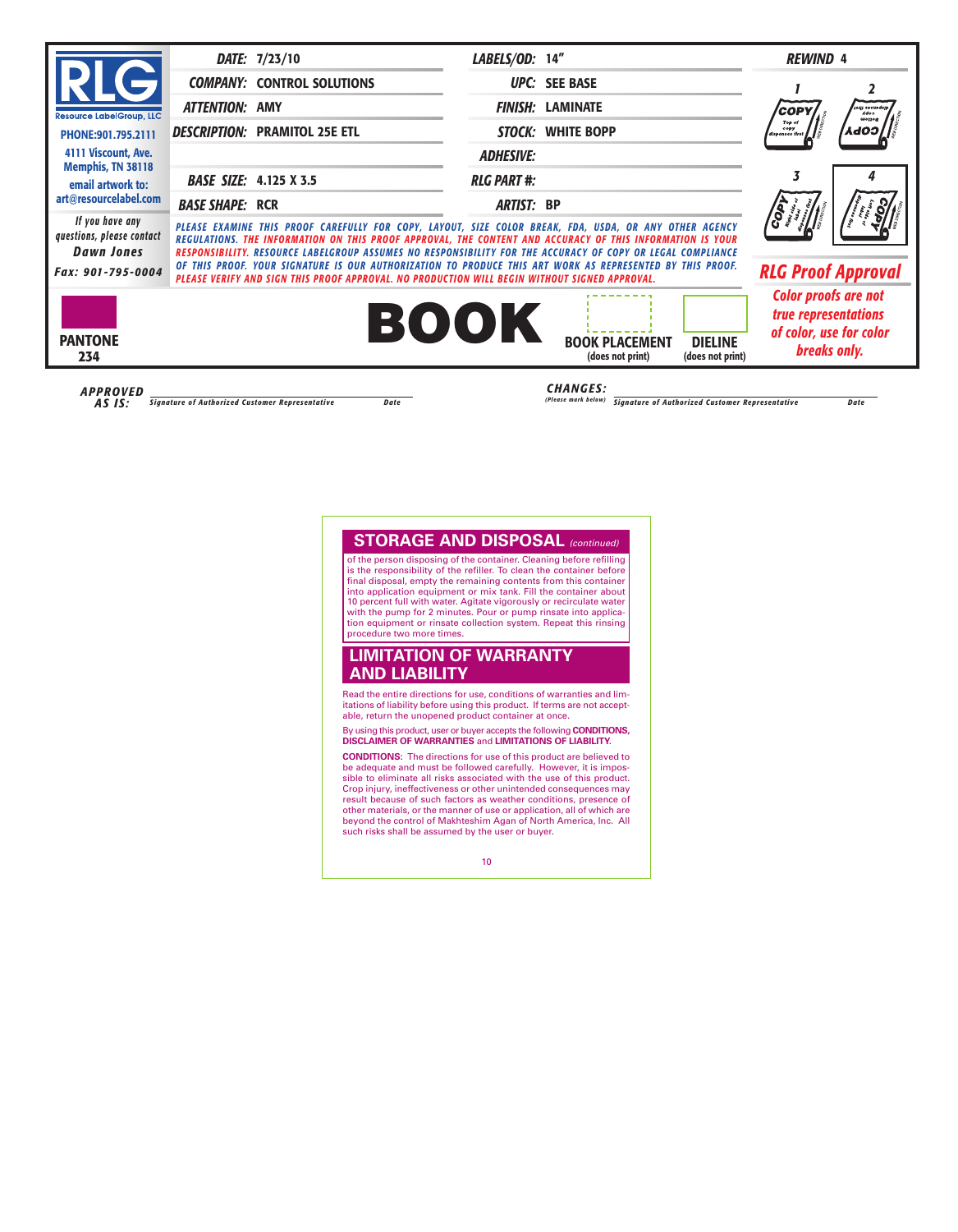**DISCLAIMER OF WARRANTIES:** To the extent consistent with applicable law, Makhteshim Agan of North America, Inc. makes no other warranties, express or implied, of merchantability or of fitness for a particular purpose or otherwise, that extend beyond the statements made on this label. No agent of Makhteshim Agan of North America, Inc. is authorized to make any warranties beyond those contained herein or to modify the warranties contained herein. To the extent consistent with applicable law, Makhteshim Agan of North America, Inc. disclaims any liability whatsoever for special, incidental or consequential damages resulting from the use or handling of this product.

**LIMITATIONS OF LIABILITY:** To the extent consistent with applicable law, the exclusive remedy of the user or buyer for any and all losses, injuries or damages resulting from the use or handling of this product, whether in contract, warranty, tort, negligence, strict liability or otherwise, shall not exceed the purchase price paid or at Makhteshim Agan of North America, Inc.'s election, the replacement of product.

Pramitol<sup>®</sup> is a registered trademark of Makhteshim Agan of North America, Inc.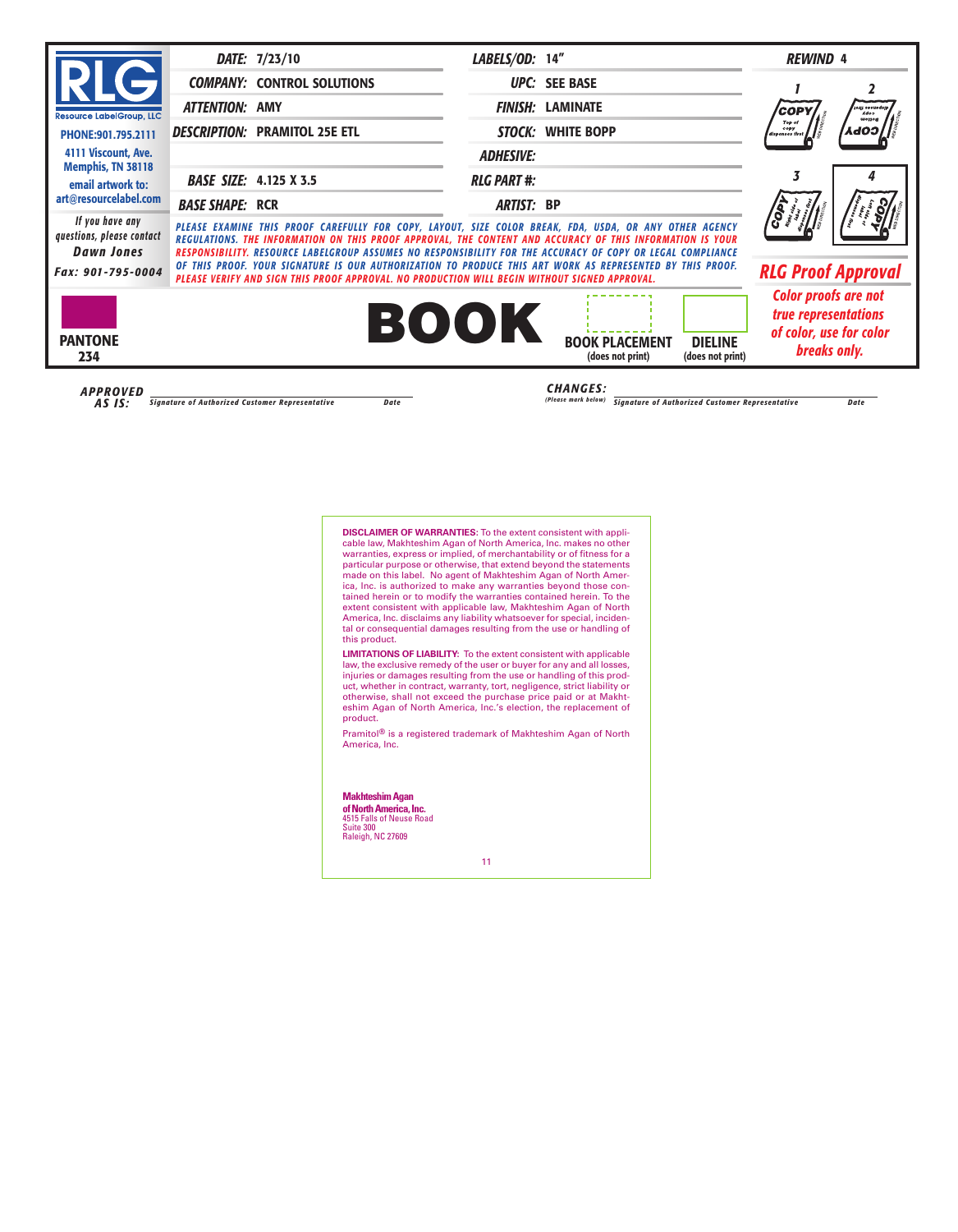# **Pramitol**® 25E **HERBICIDE**

For total vegetation control of weeds in noncrop areas

### **ACTIVE INGREDIENT % BY WT.**

| Prometon: 2.4-bis       |  |
|-------------------------|--|
| (isopropylamino)-6-     |  |
| methoxy-s-              |  |
| triazine 25.0%          |  |
| lnert Ingredients:75.0% |  |
| <b>TOTAL: 100.0%</b>    |  |

EPA Reg. No. 66222-22 EPA Est. No. 34704-MS-1

**Bare ground weed control around buildings, storage areas, fences, pumps, machinery, fuel tanks, recreational areas, roadways, guardrails, airports,** military installations, high**way medians, pipelines, railroads, lumberyards, industrial sites, rights-ofway and similar areas. . .**

See inside booklet for first aid, additional precautionary statements, and directions for use

## KEEP OUT OF REACH OF CHILDREN WARNING

#### Precautionary Statements **Hazards to Humans and Domestic Animals WARNING**

Causes substantial but temporary eye injury. Do not get in eyes, on skin, or on clothing. Wear protective eyewear (goggles, face shield, or safety glasses). Harmful if swallowed, absorbed through skin, or inhaled. Avoid breathing vapor or spray mist.

### **Environmental Hazards**

This pesticide is toxic to fish and terrestrial invertebrates. Do not apply directly to water, to areas where surface water is present, or to intertidal areas below the mean high water mark. Do not contaminate water used for irrigation or domestic purposes. Do not contaminate water when disposing of equipment washwaters and rinsate. Apply this product only as specified on this label.

### **Physical or Chemical Hazards**

Do not use, pour, spill, or store near heat or open flame. Store at temperatures above 32°F.



1 QT treats up to 2500 sq. ft. **NET CONTENTS: 1 QUART (32 OUNCES)**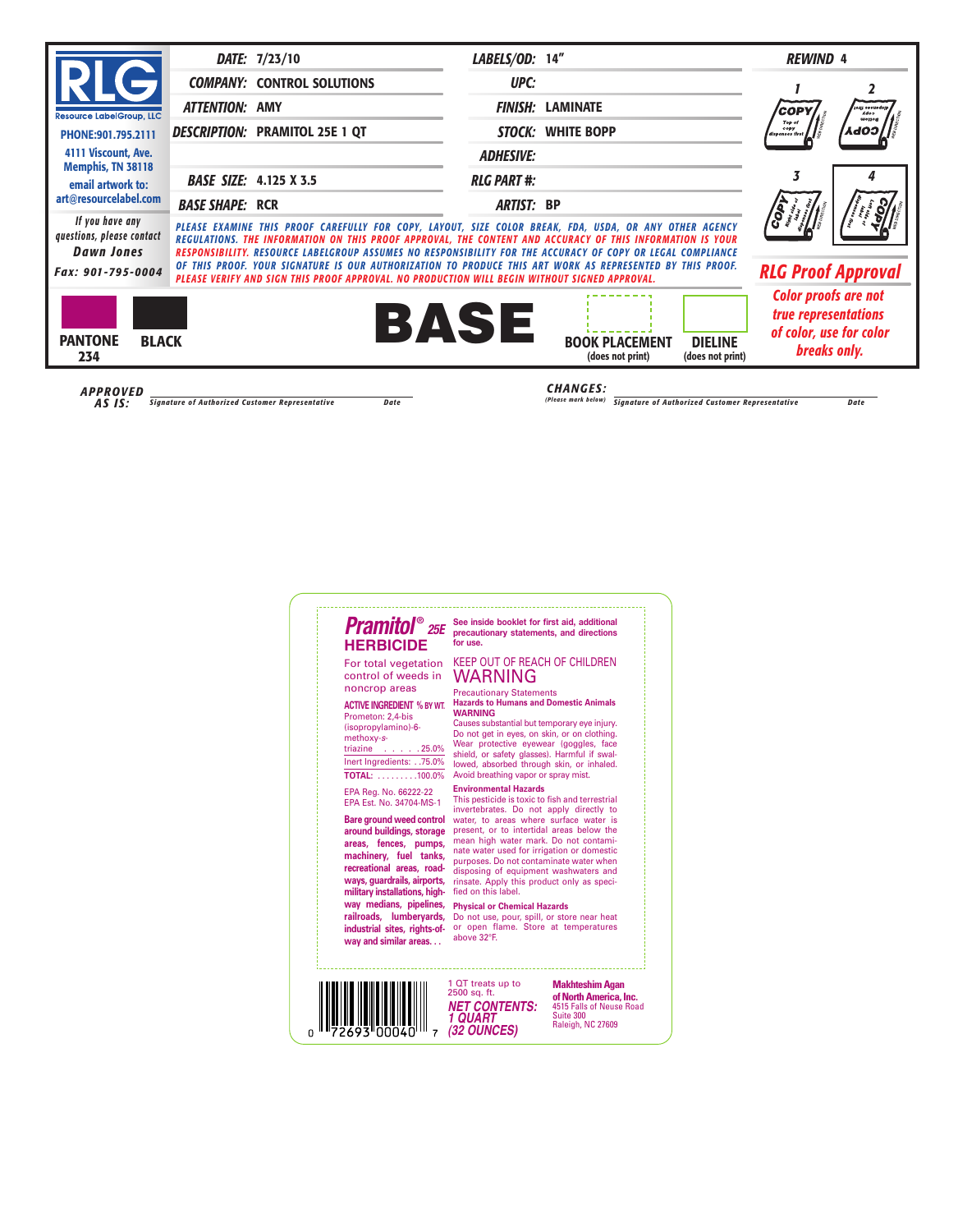# **Pramitol**® 25E **HERBICIDE**

For total vegetation control of weeds in noncrop areas

### **ACTIVE INGREDIENT % BY WT.**

| Prometon: 2,4-bis       |  |
|-------------------------|--|
| (isopropylamino)-6-     |  |
| methoxy-s-              |  |
| triazine $\ldots$ 25.0% |  |
| lnert Ingredients:75.0% |  |
| TOTAI: 100.0%           |  |

EPA Reg. No. 66222-22 EPA Est. No. 34704-MS-1

**Bare ground weed control around buildings, storage areas, fences, pumps, machinery, fuel tanks, recreational areas, roadways, guardrails, airports,** military installations, high**way medians, pipelines, railroads, lumberyards, industrial sites, rights-ofway and similar areas. . .**

See inside booklet for first aid, additional precautionary statements, and directions **for** use

## KEEP OUT OF REACH OF CHILDREN WARNING

#### Precautionary Statements **Hazards to Humans and Domestic Animals WARNING**

Causes substantial but temporary eye injury. Do not get in eyes, on skin, or on clothing. Wear protective eyewear (goggles, face shield, or safety glasses). Harmful if swallowed, absorbed through skin, or inhaled. Avoid breathing vapor or spray mist.

### **Environmental Hazards**

This pesticide is toxic to fish and terrestrial invertebrates. Do not apply directly to water, to areas where surface water is present, or to intertidal areas below the mean high water mark. Do not contaminate water used for irrigation or domestic purposes. Do not contaminate water when disposing of equipment washwaters and rinsate. Apply this product only as specified on this label.

### **Physical or Chemical Hazards**

Do not use, pour, spill, or store near heat or open flame. Store at temperatures above 32°F.

1 Gallon treats up to 10,000 sq. ft.

**NET CONTENTS: 1 GALLON**